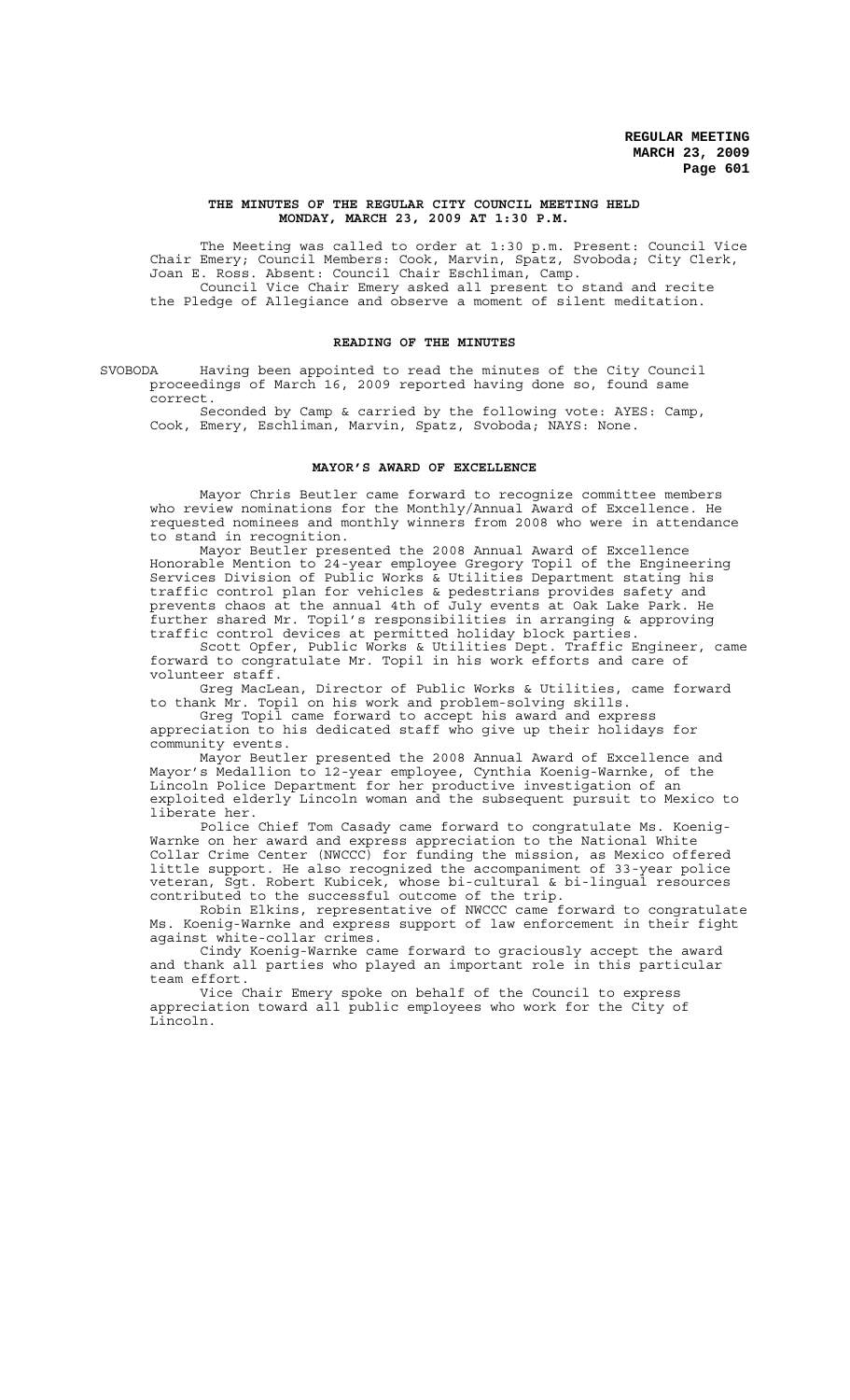### **PUBLIC HEARING**

Council Vice Chair Emery recognized Boy Scout Troop 21 from Hope Community Church who were in attendance working on their civic involvement.

APPROVING AN INTERLOCAL AGREEMENT BETWEEN THE CITY AND THE LOWER PLATTE SOUTH NATURAL RESOURCES DISTRICT FOR THE JOINT DEVELOPMENT OF A NATURAL PLAY SPACE IN BELMONT PARK - J.J. Yost, Parks & Recreation Department, came forward to clarify that the agreement provides funding in the amount of \$50,000 to develop the City of Lincoln's first play space using natural materials such as boulders & logs to create an outdoor play space/education area rather than the traditional plastic & metal playground. He said following the hiring of a design firm and as funding allows, implementation of the play space will begin. Mr. Yost said it is anticipated that additional partners would participate in development of the project along with a strategy for ongoing maintenance & care of the facility.

This matter was taken under advisement.

APPROVING THE ACQUISITION BY CONDEMNATION OF APPROXIMATELY 1.58 ACRES OF PROPERTY GENERALLY LOCATED AT S.W. 98TH STREET AND WEST O STREET FOR A WATER WELL SITE FOR THE EMERALD SANITARY AND IMPROVEMENT DISTRICT - Bill Austin, Erickson & Sederstrom, 301 S. 13<sup>th</sup> St., Ste. 400, came forward representing Emerald SID #6 who has been desperately seeking a new source of water to serve their community. He said through the efforts of the NRD & the engineer firm JEO, a site has been located that they believe will meet the requirements and provide adequate water for their purposes. He stated *Neb. Rev. Stat.* § 31-736 requires a sanitary and improvement district to obtain the approval of the municipality or county having zoning jurisdiction over the property that it intends to acquire. Mr. Austin said that the proposed resolution is listed as just a condemnation but it is generally for the acquisition. He stated for the record that the approval the Council may give is generally for acquisition by purchase or by condemnation. In answer to Council questions, Mr. Austin responded that in his estimation the City & County are giving a zoning review as to the comprehensive plan. He clarified that the condemning entity is the SID. He said unfortunately the trend is toward a condemnation as negotiations have been unsuccessful with the property owner.

Tim Engler, Harding & Shultz, 800 Lincoln Square, 121 S. 13<sup>th</sup> St., came forward to answer questions. He said a lease was negotiated with the property owner to build a test well which came back successful as to quality and quantity. He said their efforts are not to totally replace the well system in Emerald but to supplement their existing wells. In response to Council comments, Mr. Engler said if necessary they would explore the possibility of a lengthy lease rather than a resort to condemnation.

Dennis Allen, 9931 West O St., came forward as landowner in opposition to the approval. He said while he desires for Emerald to have good water, he preferred it did not come from his property. He said the installment of the well system will eliminate the use of any land within 1,000 feet of the wellhead due to regulations, thereby affecting his future development plans. In answer to Council questions about the initial testing, Mr. Allen said he was naive at first but now feels it will gravely impact his property, of which he owns 47 acres.

Mike DeKalb, City/County Planning Department, came forward to answer questions. He said this item came before the County Board last Tuesday, March 17. He said it was deferred one week because the proposed resolution stated "by condemnation versus acquire" so it was directed to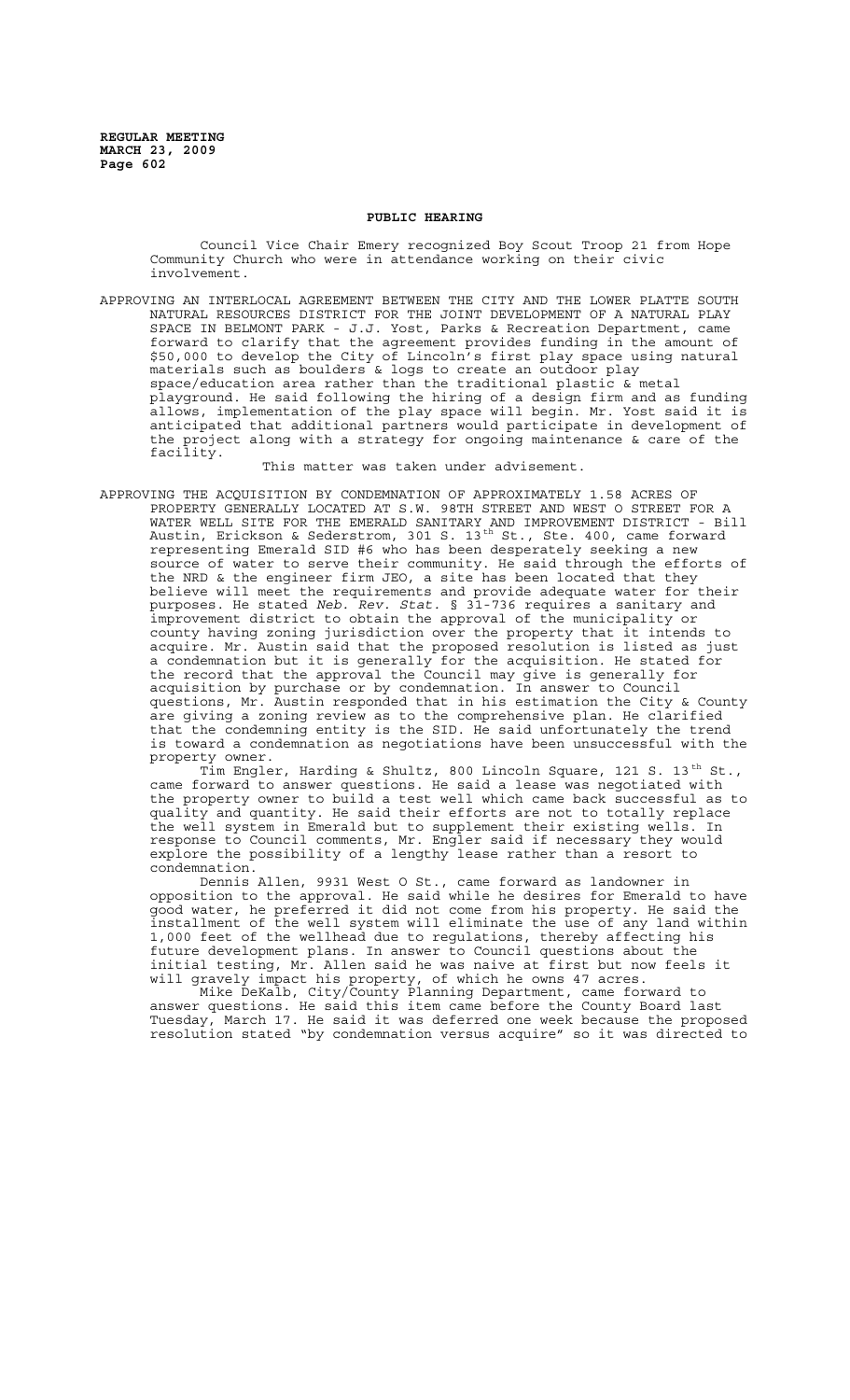**REGULAR MEETING MARCH 23, 2009 Page 603**

the County attorney for revision with Board action on March 24. In response to Council Svoboda's request for a one-week delay commenting that a County vote should precede the City vote, Mr. Dekalb said staff would not have an issue with the sequence of approval. Mr. Austin came forward in rebuttal stating that a one-week delay to allow both resolutions to be consistent would not be a problem. This matter was taken under advisement.

### **\*\* END OF PUBLIC HEARING \*\***

## **COUNCIL ACTION**

### **REPORTS OF CITY OFFICERS**

APPOINTING KATHY MCKILLIP TO THE LINCOLN CITY LIBRARY BOARD OF TRUSTEES FOR AN UNEXPIRED SEVEN-YEAR TERM EXPIRING AUGUST 31, 2014 - CLERK read the following resolution, introduced by Ken Svoboda, who moved its adoption: A-85264 BE IT RESOLVED by the City Council of the City of Lincoln, Nebraska:

That the appointment of Kathy McKillip to the Lincoln City Library Board of Trustees for an unexpired seven-year term expiring August 31, 2014 is hereby approved.

Introduced by Ken Svoboda Seconded by Marvin & carried by the following vote: AYES: Cook, Emery, Marvin, Spatz, Svoboda; NAYS: None; ABSENT: Camp, Eschliman.

CLERK'S LETTER AND MAYOR'S APPROVAL OF RESOLUTIONS AND ORDINANCES PASSED BY THE CITY COUNCIL ON MARCH 9, 2009 - CLERK presented said report which was placed on file in the Office of the City Clerk. **(27-1)**

### **PETITIONS & COMMUNICATIONS - NONE**

#### **MISCELLANEOUS REFERRALS - NONE**

### **LIQUOR RESOLUTIONS - NONE**

# **ORDINANCES - 2ND READING & RELATED RESOLUTIONS (as required) - NONE**

### **PUBLIC HEARING RESOLUTIONS**

APPROVING AN INTERLOCAL AGREEMENT BETWEEN THE CITY AND THE LOWER PLATTE SOUTH NATURAL RESOURCES DISTRICT FOR THE JOINT DEVELOPMENT OF A NATURAL PLAY SPACE IN BELMONT PARK - CLERK read the following resolution, introduced by Ken Svoboda, who moved its adoption:

A-85265 BE IT RESOLVED by the City Council of the City of Lincoln, Nebraska:

That the attached Interlocal Agreement between the City of Lincoln and Lower Platte South Natural Resources District, for joint development of a natural play space in Belmont Park generally located at N. 12th and Judson Streets, upon the terms and conditions set forth in said Agreement, which is attached hereto marked as Attachment "A", is hereby approved and the Mayor is authorized to execute the same on behalf of the City of Lincoln.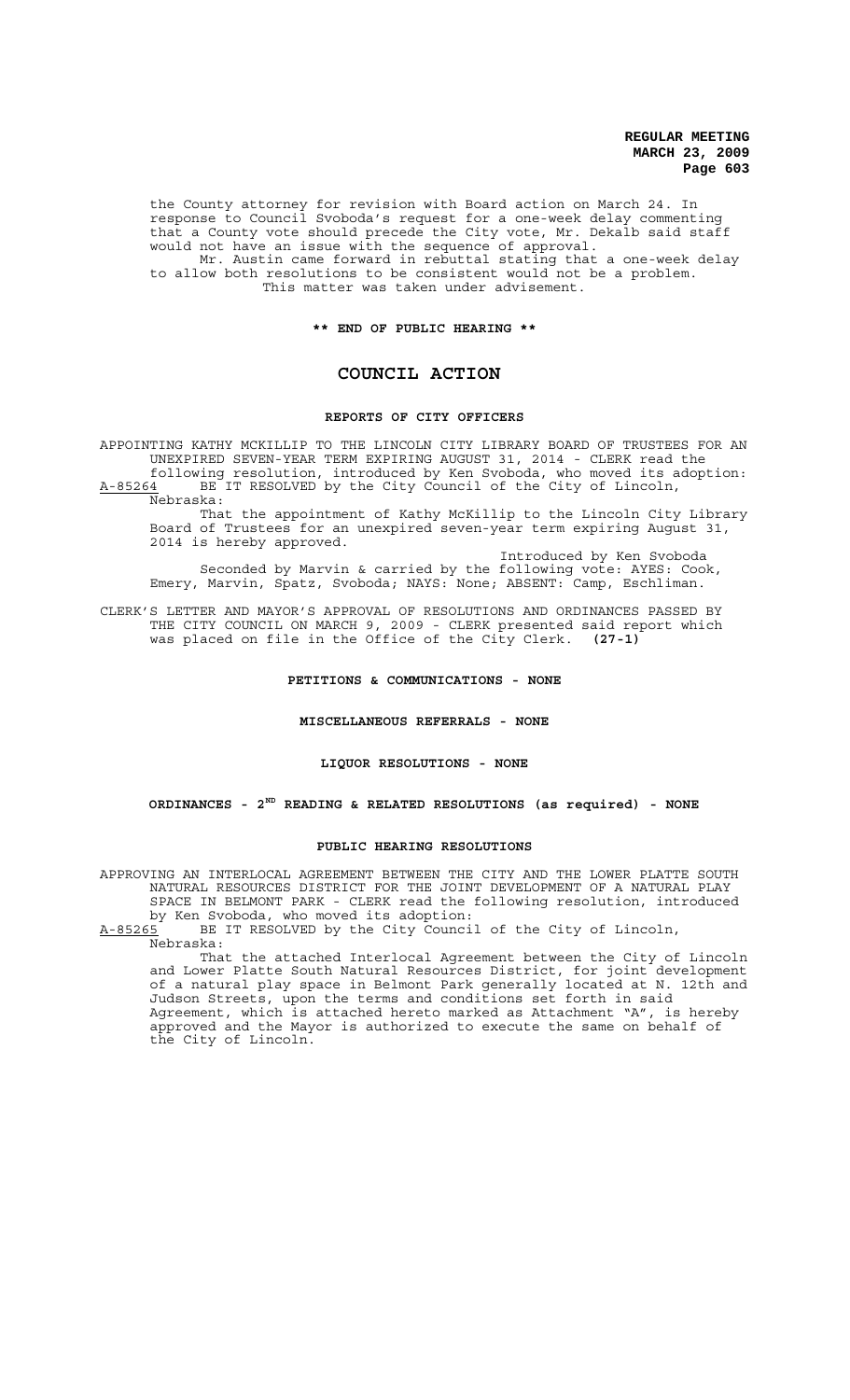The City Clerk is directed to transmit one fully executed original of said Agreement to Lynn Johnson, Director of Parks and Recreation Department, for transmittal and execution by the Lower Platte South NRD. Introduced by Ken Svoboda Seconded by Marvin & carried by the following vote: AYES: Cook, Emery, Marvin, Spatz, Svoboda; NAYS: None; ABSENT: Camp, Eschliman.

APPROVING THE ACQUISITION BY CONDEMNATION OF APPROXIMATELY 1.58 ACRES OF PROPERTY GENERALLY LOCATED AT S.W. 98TH STREET AND WEST O STREET FOR A WATER WELL SITE FOR THE EMERALD SANITARY AND IMPROVEMENT DISTRICT -

PRIOR TO reading:<br>SVOBODA Moved to De Moved to Delay Action on Bill No. 09R-42 for one week to March 30, 2009.

Seconded by Spatz & carried by the following vote: AYES: Cook, Emery, Marvin, Spatz, Svoboda; NAYS: None; ABSENT: Camp, Eschliman.

# **ORDINANCE - 1ST READING & RELATED RESOLUTIONS (AS REQUIRED)**

CHANGE OF ZONE 09005HP - APPLICATION OF NEBRASKA STATE HISTORICAL SOCIETY FOUNDATION AND MILLER LANDSCAPES AND CONSTRUCTION, INC. TO DESIGNATE THE WEESE FARMSTEAD, GENERALLY LOCATED AT 10901 ADAMS STREET, AS A LANDMARK - CLERK read an ordinance, introduced by Jonathan Cook, amending the City of Lincoln District Map attached to and made a part of Title 27 of the Lincoln Municipal Code by designating certain property as a Landmark, the first time.

# ORDINANCES - 3<sup>RD</sup> READING & RELATED RESOLUTIONS (as required)

AMENDING CHAPTER 8.20 OF THE LINCOLN MUNICIPAL CODE RELATING TO THE LINCOLN FOOD CODE BY AMENDING SECTION 8.20.030 TO REVISE AND ADD DEFINITIONS; AMENDING SECTION 8.20.040 TO CREATE A UNIFORM REFERENCE TO THE LINCOLN FOOD CODE; AMENDING SECTION 8.20.060 TO CREATE A UNIFORM REFERENCE TO THE LINCOLN FOOD CODE; REPEALING SECTION 8.20.070 RELATING TO PROHIBITED ACTS; AMENDING SECTION 8.20.100 TO CREATE A UNIFORM REFERENCE TO THE LINCOLN FOOD CODE; AMENDING SECTION 8.20.110 TO CLARIFY THE TERM FOR A TEMPORARY FOOD ESTABLISHMENT PERMIT; AMENDING SECTION 8.20.120 TO PROVIDE EXEMPTIONS TO PERMIT REQUIREMENTS FOR SPECIFIC FOOD ESTABLISHMENTS; AMENDING SECTION 8.20.130 TO CREATE CLASSIFICATIONS OF TEMPORARY FOOD ESTABLISHMENTS; AMENDING SECTION 8.20.140 TO REPLACE A REFERENCE TO A SPECIFIC SECTION WITH A REFERENCE TO THE LINCOLN FOOD CODE; AMENDING SECTION 8.20.150 RELATING TO PERMIT FEES AND TEMPORARY FOOD ESTABLISHMENTS; AMENDING SECTION 8.20.170 TO REPLACE A REFERENCE TO A SPECIFIC SECTION WITH A REFERENCE TO THE LINCOLN FOOD CODE; REPEALING SECTION 8.20.180 RELATING TO EXEMPTIONS FOR FOOD SALES BY NONPROFIT ORGANIZATIONS; AMENDING SECTION 8.20.190 TO PROVIDE STAFFING AND RECORDS REQUIREMENTS FOR FOOD ESTABLISHMENTS; ADDING A NEW SECTION NUMBERED 8.20.195 TO SET FORTH TYPES OF FOOD HANDLER AND FOOD MANAGER PERMITS; ADDING A NEW SECTION NUMBERED 8.20.197 TO ESTABLISH REQUIREMENTS FOR SUBMITTING APPLICATIONS FOR FOOD HANDLER AND FOOD MANAGER PERMITS; REPEALING SECTION 8.20.200 RELATING TO THE DUTIES OF FOOD MANGERS AND FOOD HANDLERS; AMENDING SECTION 8.20.210 TO CREATE A UNIFORM REFERENCE TO THE LINCOLN FOOD CODE; AMENDING SECTION 8.20.220 TO CREATE THE TERM OF FOOD HANDLER AND FOOD MANAGER PERMITS; AMENDING SECTION 8.20.230 TO REVISE FOOD HANDLER AND FOOD MANAGER PERMIT FEES TO REFLECT THE CHANGE IN CLASSIFICATIONS; AMENDING SECTION 8.20.245 TO REQUIRE THAT THE HEALTH DIRECTOR BE NOTIFIED IF AN EMPLOYEE IS DIAGNOSED WITH OR SUSPECTED OF HAVING NOROVIRUS, ENTEROHEMORRHAGIC OR SHIGA TOXIN-PRODUCING ESCHERICHIA COLI; AMENDING SECTION 8.20.260 TO CLARIFY AND ORGANIZE THE SECTION AND PROVIDE UNIFORM REFERENCES TO PARTICULAR TERMS; AMENDING SECTIONS 8.20.262 AND 8.20.264 TO CLARIFY AND ORGANIZE THE SECTIONS FOR MORE CONVENIENT REFERENCING; AMENDING SECTION 8.20.270 TO ADD PROHIBITED ACTS; AMENDING SECTION 8.20.280 TO REPLACE A REFERENCE TO A SPECIFIC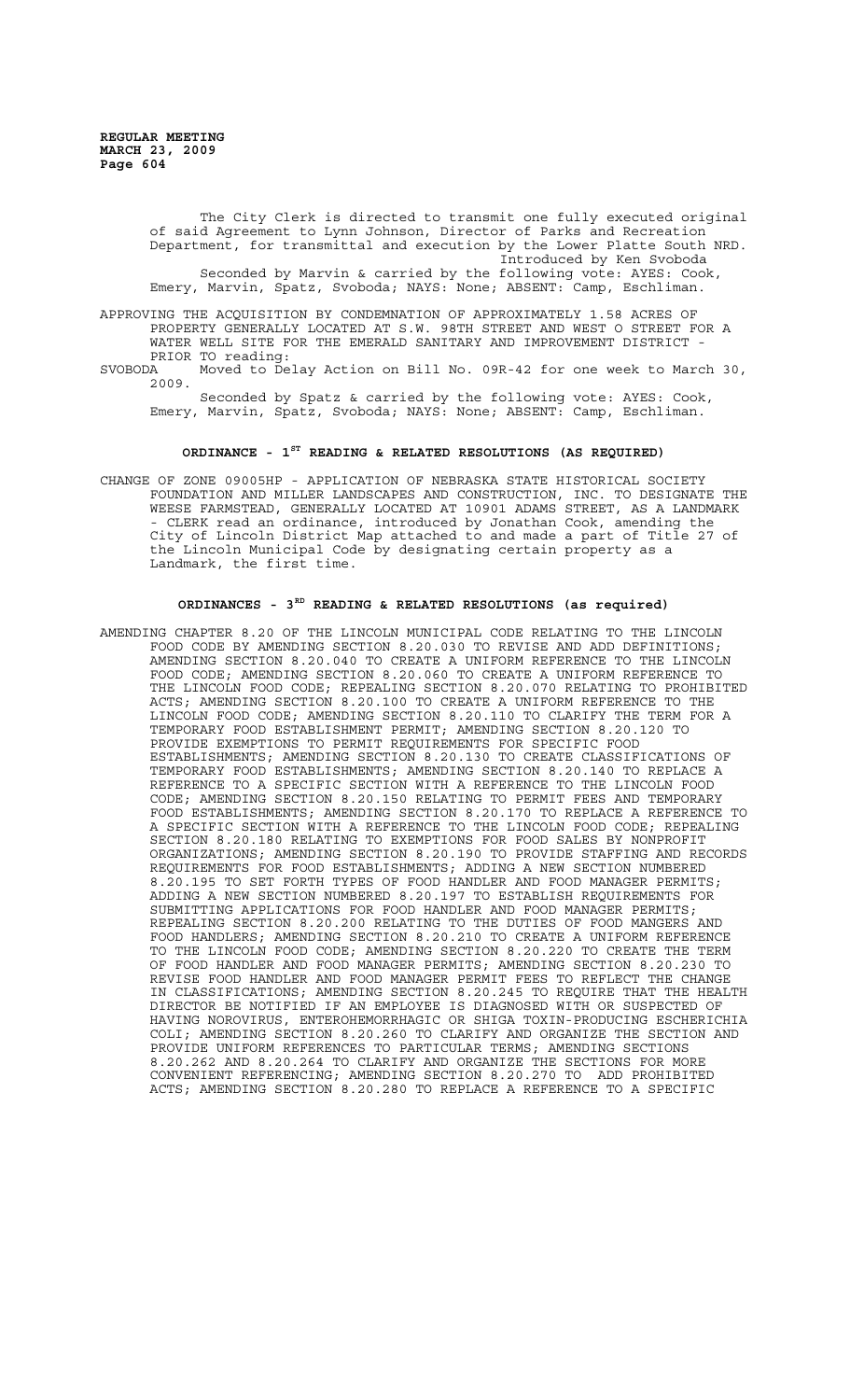**REGULAR MEETING MARCH 23, 2009 Page 605**

SECTION AND PROVIDE A UNIFORM REFERENCE TO THE LINCOLN FOOD CODE; AMENDING SECTION 8.20.290 TO DELETE A REFERENCE TO A SPECIFIC SECTION AND REPLACE IT WITH DATE OF SUSPENSION; AMENDING SECTION 8.20.300 TO PROVIDE A UNIFORM REFERENCE TO PERSON IN CHARGE AND LINCOLN FOOD CODE; AMENDING SECTION 8.20.310 TO DELETE A REFERENCE TO LICENSE AND PROVIDE A UNIFORM REFERENCE TO THE LINCOLN FOOD CODE; AMENDING SECTION 8.20.320 TO PROVIDE FOR A UNIFORM REFERENCE TO PERMIT HOLDER AND PERSON IN CHARGE; AMENDING SECTION 8.20.340 TO PROVIDE A UNIFORM REFERENCE TO THE LINCOLN FOOD CODE AND TO CLARIFY THAT CIVIL AND CRIMINAL ACTIONS MAY BE TAKEN; AND REPEALING SECTIONS 8.20.030, 8.20.040, 8.20.060, 8.20.100, 8.20.110, 8.20.120, 8.20.130, 8.20.140, 8.20.150, 8.20.170, 8.20.190, 8.20.210, 8.20.220, 8.20.230, 8.20.245, 8.20.260, 8.20.262, 8.20.264, 8.20.270, 8.20.280, 8.20.290, 8.20.300, 8.20.310, 8.20.320, AND 8.20.340 OF THE LINCOLN MUNICIPAL CODE AS HITHERTO EXISTING (REQUEST 2ND AND 3RD READING ON 3-16-09) - CLERK read an ordinance, introduced by John Spatz, amending Chapter 8.20 of the Lincoln Municipal Code relating to the Lincoln Food Code by amending Section 8.20.030 to revise and add definitions; amending Section 8.20.040 to create a uniform reference to the Lincoln Food Code; amending Section 8.20.060 to create a uniform reference to the Lincoln Food Code; repealing Section 8.20.070 relating to prohibited acts; amending Section 8.20.100 to create a uniform reference to the Lincoln Food Code; amending Section 8.20.110 to clarify the term for a temporary food establishment permit; amending Section 8.20.120 to provide exemptions to permit requirements for specific food establishments; amending Section 8.20.130 to create classifications of temporary food establishments; amending Section 8.20.140 to replace a reference to a specific section with a reference to the Lincoln Food Code; amending Section 8.20.150 relating to permit fees and temporary food establishments; amending Section 8.20.170 to replace a reference to a specific section with a reference to the Lincoln Food Code; repealing Section 8.20.180 relating to exemptions for food sales by nonprofit organizations; amending Section 8.20.190 to provide staffing and records requirements for food establishments; adding a new section numbered 8.20.195 to set forth types of food handler and food manager permits; adding a new section numbered 8.20.197 to establish requirements for submitting applications for food handler and food manager permits; repealing Section 8.20.200 relating to the duties of food mangers and food handlers; amending Section 8.20.210 to create a uniform reference to the Lincoln Food Code; amending Section 8.20.220 to create the term of food handler and food manager permits; amending Section 8.20.230 to revise food handler and food manager permit fees to reflect the change in classifications; amending Section 8.20.245 to require that the Health Director be notified if an employee is diagnosed with or suspected of having Norovirus, Enterohemorrhagic or Shiga Toxin-producing Escherichia coli; amending Section 8.20.260 to clarify and organize the section and provide uniform references to particular terms; amending Sections 8.20.262 and 8.20.264 to clarify and organize the sections for more convenient referencing; amending Section 8.20.270 to add prohibited acts; amending Section 8.20.280 to replace a reference to a specific section and provide a uniform reference to the Lincoln Food Code; amending Section 8.20.290 to delete a reference to a specific section and replace it with date of suspension; amending Section 8.20.300 to provide a uniform reference to Person In Charge and Lincoln Food Code; amending Section 8.20.310 to delete a reference to license and provide a uniform reference to the Lincoln Food Code; amending Section 8.20.320 to provide for a uniform reference to permit holder and Person In Charge; amending Section 8.20.340 to provide a uniform reference to the Lincoln Food Code and to clarify that civil and criminal actions may be taken; and repealing Sections 8.20.030, 8.20.040, 8.20.060, 8.20.100, 8.20.110, 8.20.120, 8.20.130, 8.20.140, 8.20.150, 8.20.170, 8.20.190, 8.20.210, 8.20.220, 8.20.230, 8.20.245, 8.20.260, 8.20.262, 8.20.264, 8.20.270, 8.20.280, 8.20.290, 8.20.300, 8.20.310, 8.20.320, and 8.20.340 of the Lincoln Municipal Code as hitherto existing, the third time.